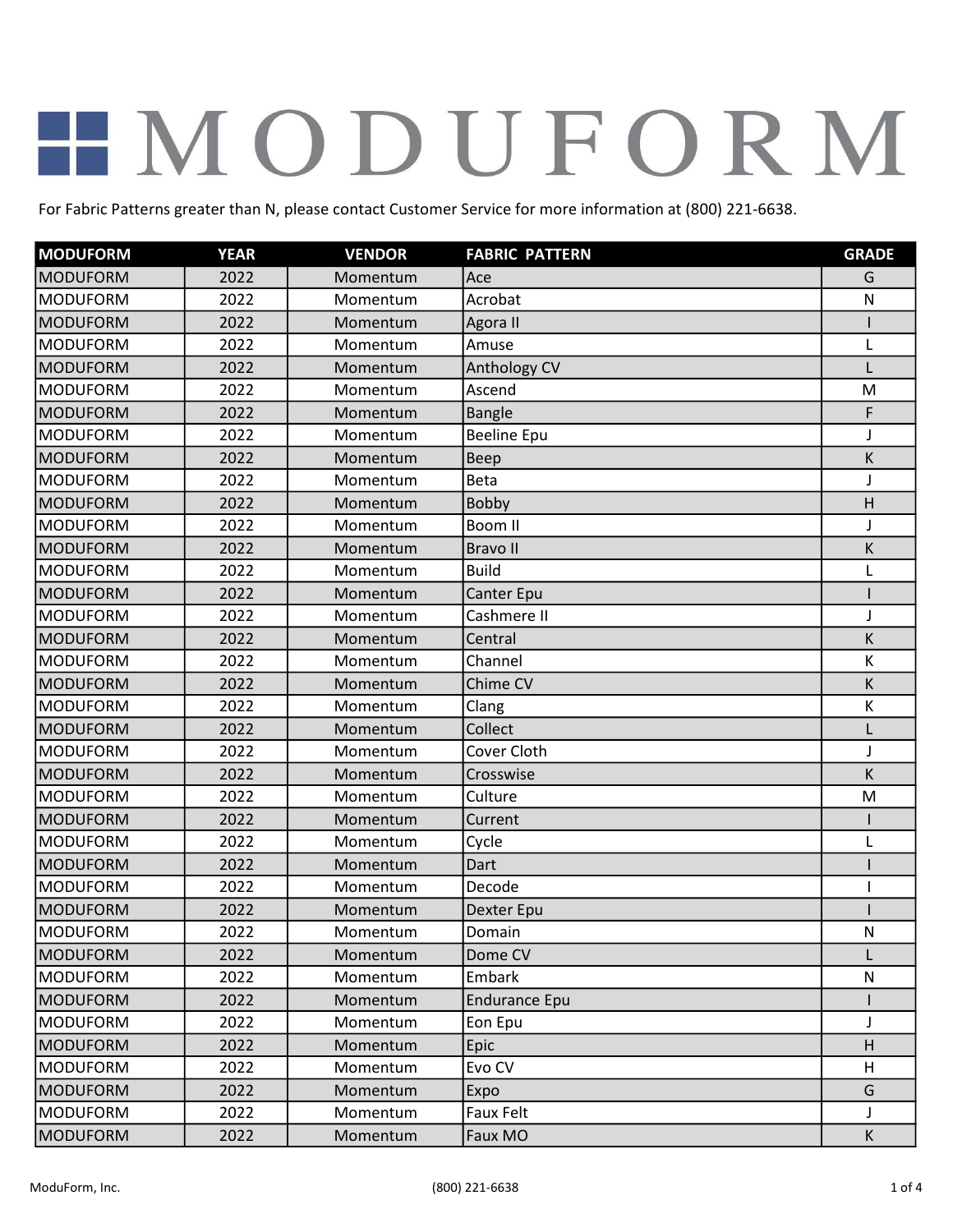| <b>MODUFORM</b> | <b>YEAR</b> | <b>VENDOR</b> | <b>FABRIC PATTERN</b> | <b>GRADE</b> |
|-----------------|-------------|---------------|-----------------------|--------------|
| <b>MODUFORM</b> | 2022        | Momentum      | Float                 |              |
| <b>MODUFORM</b> | 2022        | Momentum      | Flock                 | J            |
| <b>MODUFORM</b> | 2022        | Momentum      | Focal                 |              |
| <b>MODUFORM</b> | 2022        | Momentum      | <b>Follow CV</b>      | $\mathsf{L}$ |
| <b>MODUFORM</b> | 2022        | Momentum      | Foray                 | К            |
| <b>MODUFORM</b> | 2022        | Momentum      | Free                  | J            |
| <b>MODUFORM</b> | 2022        | Momentum      | Frida CV              | M            |
| <b>MODUFORM</b> | 2022        | Momentum      | Fringe                | $\mathsf{N}$ |
| <b>MODUFORM</b> | 2022        | Momentum      | Fuse                  | G            |
| <b>MODUFORM</b> | 2022        | Momentum      | Graph                 | Η            |
| <b>MODUFORM</b> | 2022        | Momentum      | Grid                  | H            |
| <b>MODUFORM</b> | 2022        | Momentum      | Groove Epu            | L            |
| <b>MODUFORM</b> | 2022        | Momentum      | Guild                 | G            |
| <b>MODUFORM</b> | 2022        | Momentum      | Habit                 |              |
| <b>MODUFORM</b> | 2022        | Momentum      | Hitch                 | ${\sf N}$    |
| <b>MODUFORM</b> | 2022        | Momentum      | Hive                  | ${\sf N}$    |
| <b>MODUFORM</b> | 2022        | Momentum      | Hobnob                | J            |
| <b>MODUFORM</b> | 2022        | Momentum      | Hue                   | Н            |
| <b>MODUFORM</b> | 2022        | Momentum      | Hyde CV               |              |
| <b>MODUFORM</b> | 2022        | Momentum      | Icon                  | $\mathsf{N}$ |
| <b>MODUFORM</b> | 2022        | Momentum      | Improv CV             | К            |
| <b>MODUFORM</b> | 2022        | Momentum      | Infinity C-Zero       | Η            |
| <b>MODUFORM</b> | 2022        | Momentum      | Insight               | G            |
| <b>MODUFORM</b> | 2022        | Momentum      | Intermix II           | K            |
| <b>MODUFORM</b> | 2022        | Momentum      | Jitney                | ${\sf N}$    |
| <b>MODUFORM</b> | 2022        | Momentum      | Jot                   |              |
| <b>MODUFORM</b> | 2022        | Momentum      | Keynote               | $\mathsf{I}$ |
| <b>MODUFORM</b> | 2022        | Momentum      | Kinney                | К            |
| <b>MODUFORM</b> | 2022        | Momentum      | Kit                   | $\mathbf{J}$ |
| <b>MODUFORM</b> | 2022        | Momentum      | Knack                 |              |
| <b>MODUFORM</b> | 2022        | Momentum      | Lasso CV              | L            |
| <b>MODUFORM</b> | 2022        | Momentum      | Lateral               | ${\sf N}$    |
| <b>MODUFORM</b> | 2022        | Momentum      | Ledge                 | L            |
| <b>MODUFORM</b> | 2022        | Momentum      | Lens                  |              |
| <b>MODUFORM</b> | 2022        | Momentum      | Linen CV              | J            |
| <b>MODUFORM</b> | 2022        | Momentum      | Lineup                |              |
| <b>MODUFORM</b> | 2022        | Momentum      | Marathon C-Zero       | H            |
| <b>MODUFORM</b> | 2022        | Momentum      | Millennium C-Zero     | H            |
| <b>MODUFORM</b> | 2022        | Momentum      | Mixology CV           | J            |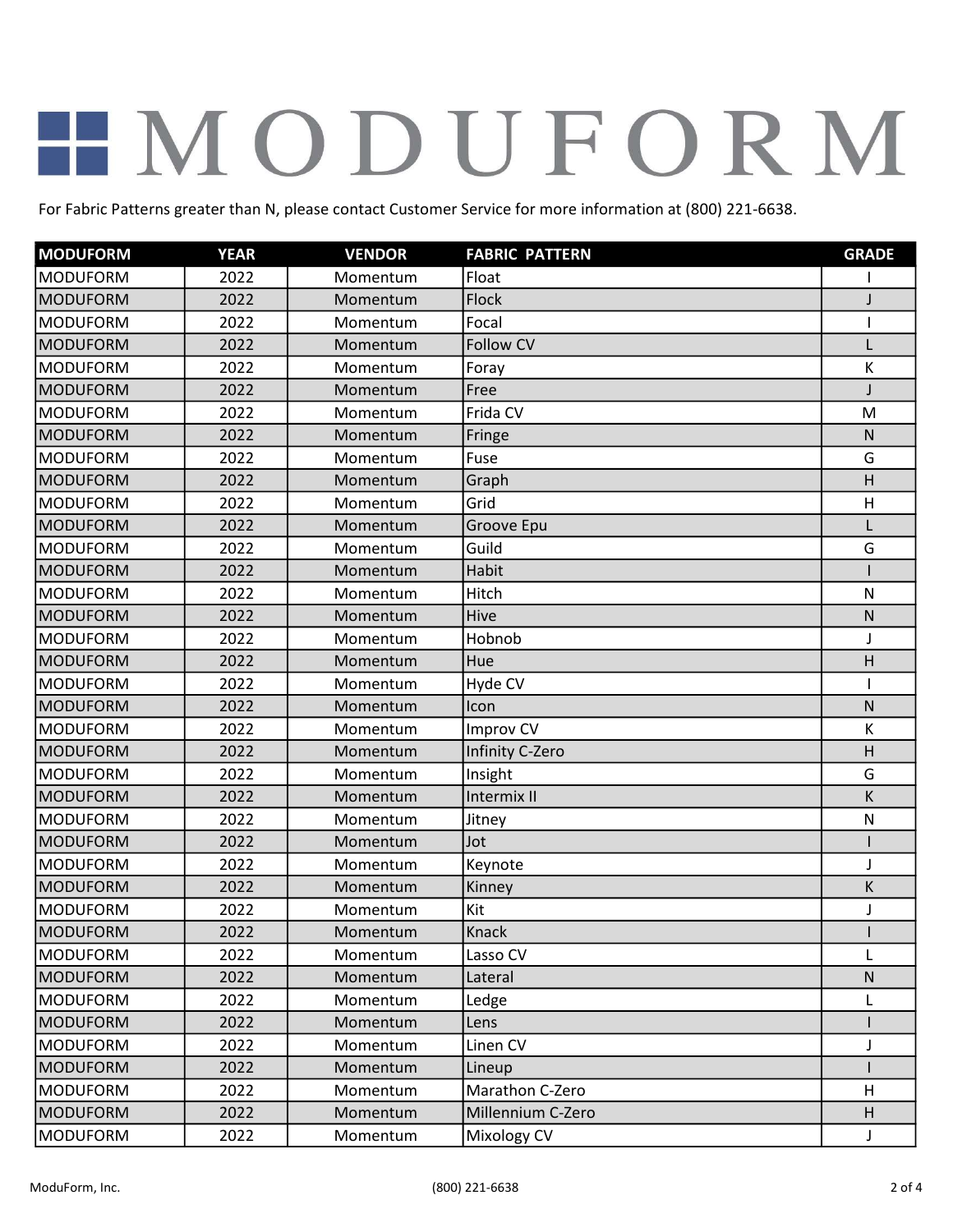| <b>MODUFORM</b> | <b>YEAR</b> | <b>VENDOR</b> | <b>FABRIC PATTERN</b> | <b>GRADE</b> |
|-----------------|-------------|---------------|-----------------------|--------------|
| <b>MODUFORM</b> | 2022        | Momentum      | Mogul Epu             | К            |
| <b>MODUFORM</b> | 2022        | Momentum      | Nifty                 |              |
| <b>MODUFORM</b> | 2022        | Momentum      | Oath                  | L            |
| <b>MODUFORM</b> | 2022        | Momentum      | Odyssey C-Zero        | H            |
| <b>MODUFORM</b> | 2022        | Momentum      | Origin                | F            |
| <b>MODUFORM</b> | 2022        | Momentum      | Otto                  | J            |
| <b>MODUFORM</b> | 2022        | Momentum      | Parable               | N            |
| <b>MODUFORM</b> | 2022        | Momentum      | Parenthesis           | H            |
| <b>MODUFORM</b> | 2022        | Momentum      | Perk                  | G            |
| <b>MODUFORM</b> | 2022        | Momentum      | Ping                  | К            |
| <b>MODUFORM</b> | 2022        | Momentum      | Pip                   | J            |
| <b>MODUFORM</b> | 2022        | Momentum      | Pique                 | J            |
| <b>MODUFORM</b> | 2022        | Momentum      | Plan                  | L            |
| <b>MODUFORM</b> | 2022        | Momentum      | Poetic CV             | К            |
| <b>MODUFORM</b> | 2022        | Momentum      | Point                 |              |
| <b>MODUFORM</b> | 2022        | Momentum      | Printwork Epu         | M            |
| <b>MODUFORM</b> | 2022        | Momentum      | Propensity II         | H            |
| <b>MODUFORM</b> | 2022        | Momentum      | Prospect              | К            |
| <b>MODUFORM</b> | 2022        | Momentum      | Rein II               | J            |
| <b>MODUFORM</b> | 2022        | Momentum      | Rise                  |              |
| <b>MODUFORM</b> | 2022        | Momentum      | Rivet                 | J            |
| <b>MODUFORM</b> | 2022        | Momentum      | Row                   | К            |
| <b>MODUFORM</b> | 2022        | Momentum      | Sanya CV              |              |
| <b>MODUFORM</b> | 2022        | Momentum      | Score                 | N            |
| <b>MODUFORM</b> | 2022        | Momentum      | Scrabble              | J            |
| <b>MODUFORM</b> | 2022        | Momentum      | Sensory CV            | J            |
| <b>MODUFORM</b> | 2022        | Momentum      | Shuttle               | $\mathsf{N}$ |
| <b>MODUFORM</b> | 2022        | Momentum      | Silica                | M            |
| <b>MODUFORM</b> | 2022        | Momentum      | Silica Blend          | M            |
| <b>MODUFORM</b> | 2022        | Momentum      | Silica Etch           | N            |
| <b>MODUFORM</b> | 2022        | Momentum      | Silica Leather        | $\mathsf{N}$ |
| <b>MODUFORM</b> | 2022        | Momentum      | Silica Suede          | M            |
| <b>MODUFORM</b> | 2022        | Momentum      | Silica Tech           | N            |
| <b>MODUFORM</b> | 2022        | Momentum      | Skip                  | H            |
| <b>MODUFORM</b> | 2022        | Momentum      | Slice                 | H            |
| <b>MODUFORM</b> | 2022        | Momentum      | Solace                |              |
| <b>MODUFORM</b> | 2022        | Momentum      | Solitaire             | $\sf K$      |
| <b>MODUFORM</b> | 2022        | Momentum      | Speakeasy CV          | J            |
| <b>MODUFORM</b> | 2022        | Momentum      | Sport                 | J            |